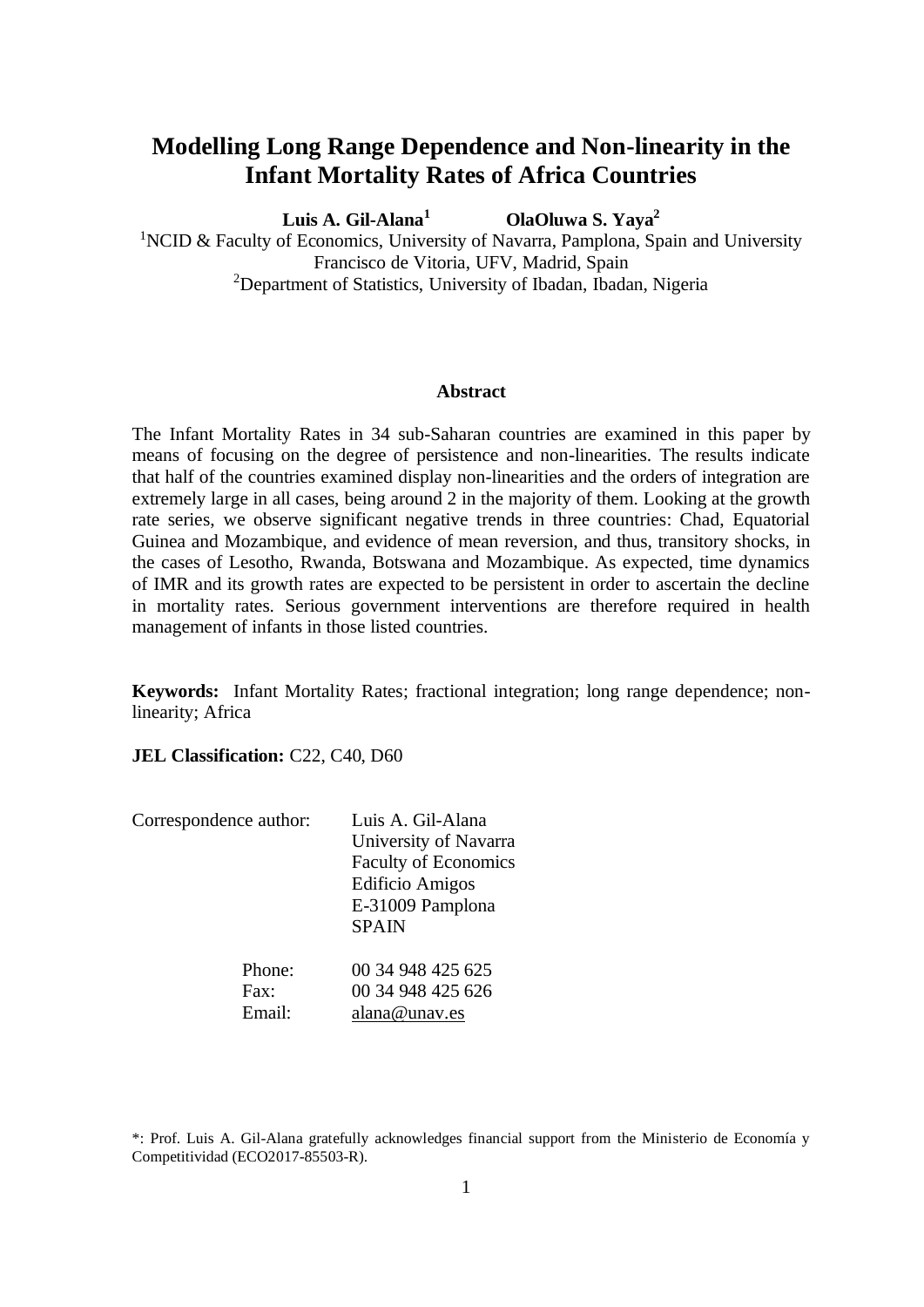## **Abstract**

The Infant Mortality Rates in 34 sub-Saharan countries are examined in this paper by means of focusing on the degree of persistence and non-linearities. The results indicate that half of the countries examined display non-linearities and the orders of integration are extremely large in all cases, being around 2 in the majority of them. Looking at the growth rate series, we observe significant negative trends in three countries: Chad, Equatorial Guinea and Mozambique, and evidence of mean reversion, and thus, transitory shocks, in the cases of Lesotho, Rwanda, Botswana and Mozambique. As expected, time dynamics of IMR and its growth rates are expected to be persistent in order to ascertain the decline in mortality rates. Serious government interventions are therefore required in health management of infants in those listed countries.

**Keywords:** Infant Mortality Rates; fractional integration; long range dependence; nonlinearity; Africa

**JEL Classification: C22, C40, D60**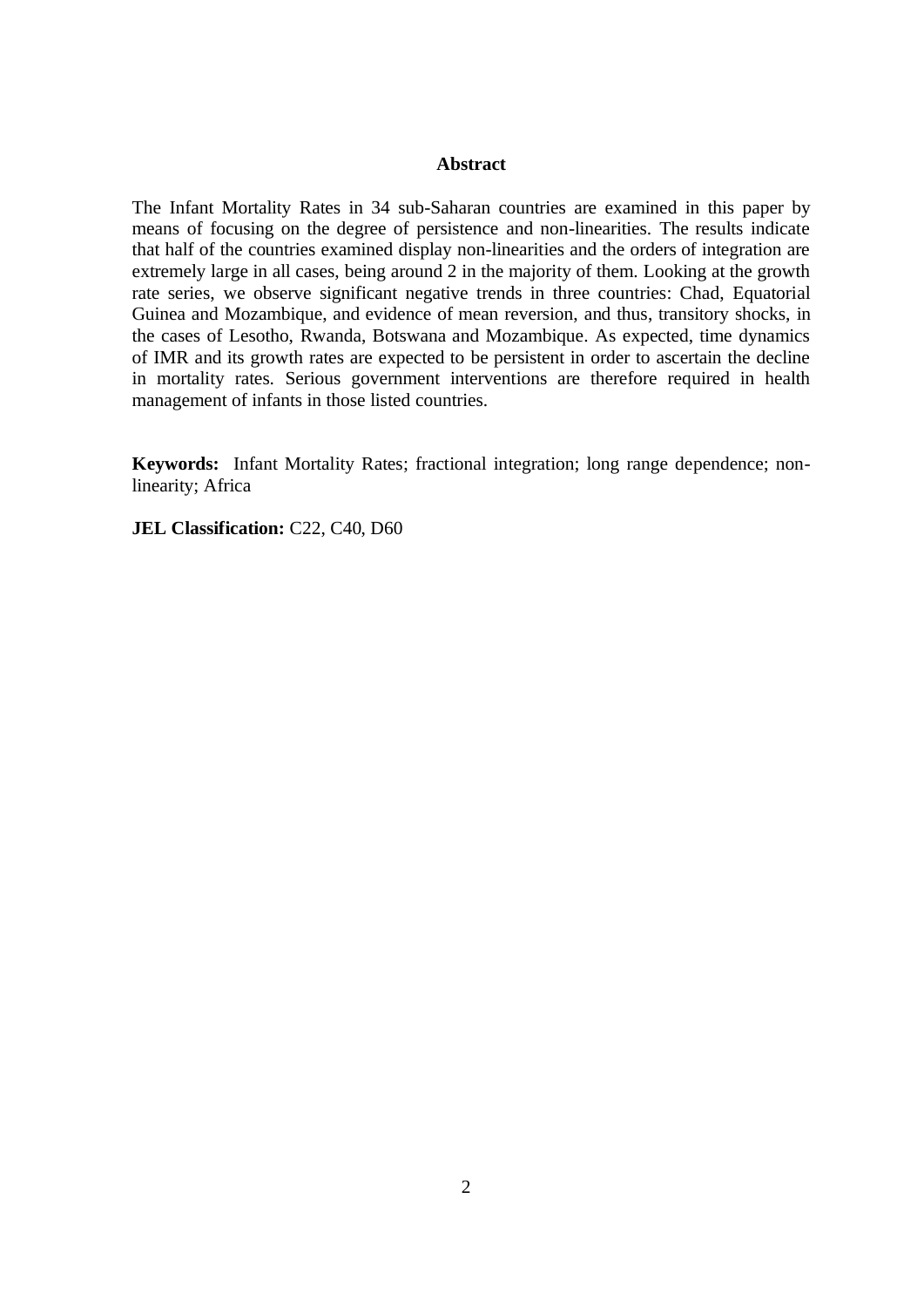## **1. Introduction**

Infant mortality rate (IMR) is defined as the probability of dying between birth and the first birthday, and this is measured as deaths per 1000 live births. In advanced countries such as the Organization of Economic Cooperation and Development (OECD) group, government interventions in health technology, better access to health care and disease prevention for infants and children have assisted considerably in reducing the rates of mortality of infants and children. Meanwhile, as a result of limited facilities available in many African countries, the rates of mortality are still alarmingly high, compared to those in non-African countries despite health management interventions. Furthermore, with the overall decline in infant mortality rates in Africa, mortality remains at unacceptably high levels, and about half of all deaths of infants in 2012 are concentrated in Sub-Saharan Africa regions (UNICEF, 2013). Between 1990 and 2011, Liberia, Rwanda, Malawi and Madagascar were among the top ten countries with the greatest decline in infant mortality rates.

Infant mortality rates have implications for life expectancy. Based on World Bank dataset, the average life expectancy in the sub-Saharan African region was 40 years in 1960, and this increased to 60 years in 2015. The entire time series from 1960 formed an increasing non-linear curve as it approached 2016, with life expectancy at a constant age of 50 between 1990 and 2000 (World Bank Group). The understanding of time and trend properties of IMR is of high priority to gauge the socio-economic progress and investment in public health, thus, it is important to study the time trend dynamic properties of mortality rates of infants via correlations and non-linearities in observations.

In this paper, we investigate dependencies in mortality rates of infants in Africa by using models based on long range dependence, and using both linear and non-linear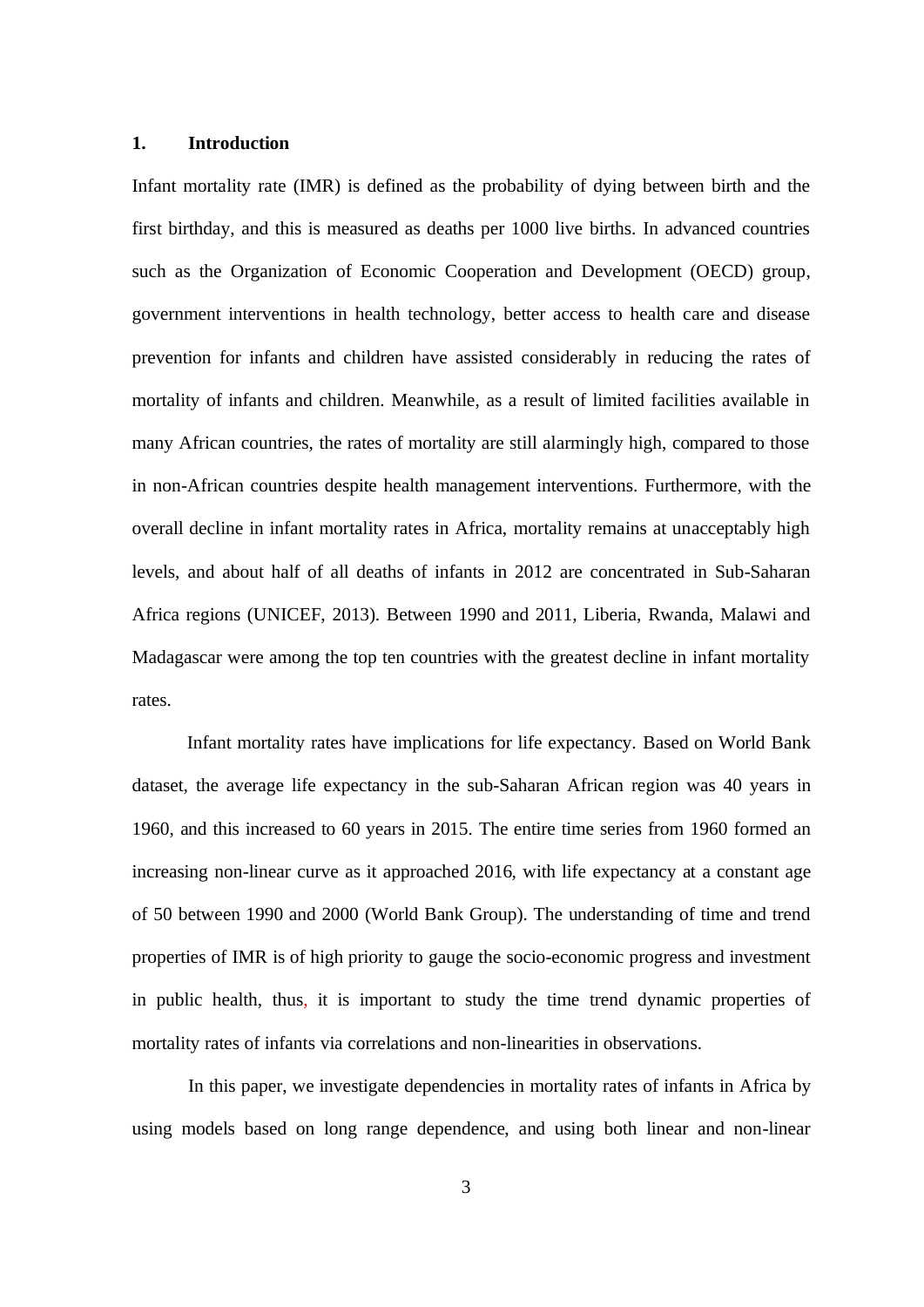specifications. The non-linear models are based on the approach developed recently in Cuestas and Gil-Alana (2016), which is robust to increasing or decreasing trended time observations.

The remainder of the paper is structured as follows: Section 2 presents the statistical methodology, from linear to non-linear methods, based on fractional integration. Section 3 presents the data and the main empirical results, while Section 4 renders the concluding remarks.

## **2. Statistical Methodology**

In modelling trending time series, the standard statistical model is a linear time function,

$$
y_t = \beta_0 + \beta_1 t + x_t, \qquad t = 1, 2, ..., \qquad (1)
$$

where in the case of the present paper,  $y_t$  represents the logarithmic transformed infant mortality rate, and  $x_t$  is the detrended error term. The parameter  $\beta_1$  is the average yearly reduction in the mortality rate, which is expected to be significantly negative. However, in order to make valid statistical inference about  $\beta_1$  in (1), it is very important to correctly determine the structure of the error term  $x<sub>t</sub>$ . Thus,  $x<sub>t</sub>$  must be an integrated process of order 0 (i.e.,  $x_t \approx I(0)$ ), which means that there is no dependence across the observations, or, if there is, it is of a weak form such as the one formed by the Autoregressive of order 1  $(AR(1))$  process,

$$
x_t = \varphi x_{t-1} + \varepsilon_t, \qquad t = 1, 2, ..., \tag{2}
$$

where  $|\varphi|$  < 1 and  $\varepsilon_t$  is a white noise process. In this context, Park and Mitchell (1980) and Woodward and Gray (1993) noted that significant size distortions may occur in the test statistic when testing  $\beta_1 = 0$  (against  $\beta_1 < 0$ ) if the AR coefficient  $\varphi$  in (2) approaches unity. Thus, as a way out, one needs to set  $\varphi$  equal to 1, and the process is then said to be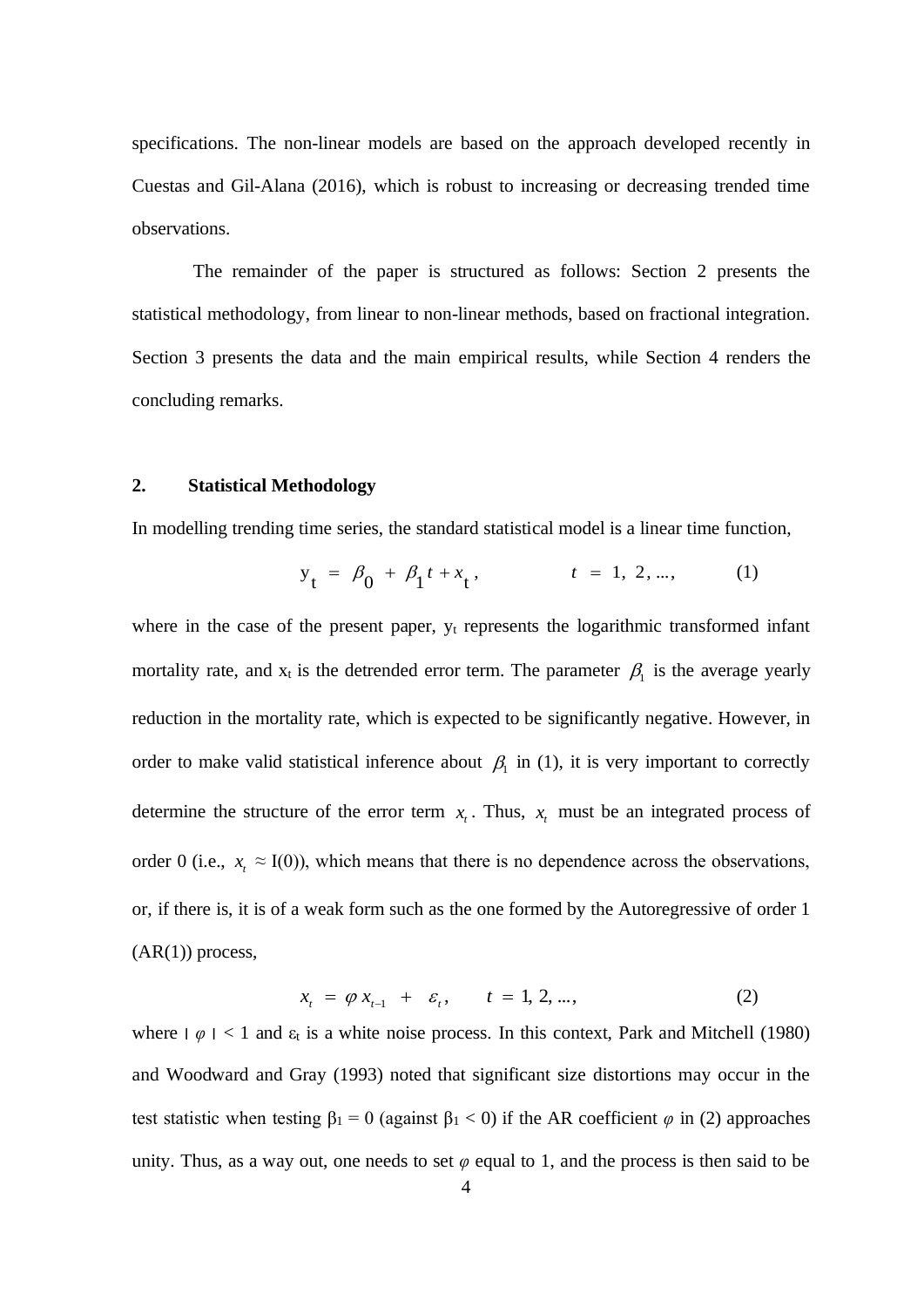integrated of order 1, that is  $x_t \approx I(1)$ ). Then, the statistical inference is based on the first differences  $x_t - x_{t-1}$ , which are then stationary. By combining equations (1) and (2) with  $\varphi$  $= 1$ , the model becomes,

$$
(1-B)y_t = \beta_1 + x_t; \qquad t = 1, 2, ..., \qquad (3)
$$

where *B* is the backward shift operator ( $Bx_t = x_{t-1}$ ).<sup>1</sup>

A time series  $\{x_t, t = 0, \pm 1, \dots\}$  is said to be integrated of order d, and denoted as  $I(d)$  if:

$$
(1-B)^d x_t = u_t, \quad t = 1, 2, ... \tag{4}
$$

with  $u_t \approx I(0)$ ), (see Granger and Joyeux, 1980; Hosking, 1981). The left-handed side of

(4) can be expanded using the Binomial expansion,  
\n
$$
(1-B)^d = \sum_{j=0}^d \binom{d}{j} (-1)^j B^j = 1 - dB + \frac{d(d-1)}{2} - \dots
$$
\n(5)

such that the higher the value of *d* is, the higher the degree of association is between observations distant in time. The parameter *d* actually plays a very crucial role in determining the degree of persistence of the series. If  $u_t = x_t = I(0)$  as when  $d = 0$ , the process is short memory, and it may still be weakly AR autocorrelated. If  $0 < d < 0.5$ ,  $x_i$ is mean reverting and covariance stationary with autocorrelations takes a longer time to disappear than in the case of an  $I(0)$  process. For  $0.5 \le d \le 1$ , the process is no longer covariance stationary but it is still mean reverting in the sense that shocks will disappear in the long run. Finally, if  $d \ge 1$ ,  $x_t$  is non-mean-reverting and the effects of the shocks will be permanent, persisting forever, and requiring strong measures from the authorities if one wants to recover the original trends.

<sup>1</sup> Vogelsang (1998) constructed a t-statistic based on (3) in the presence of serial correlation.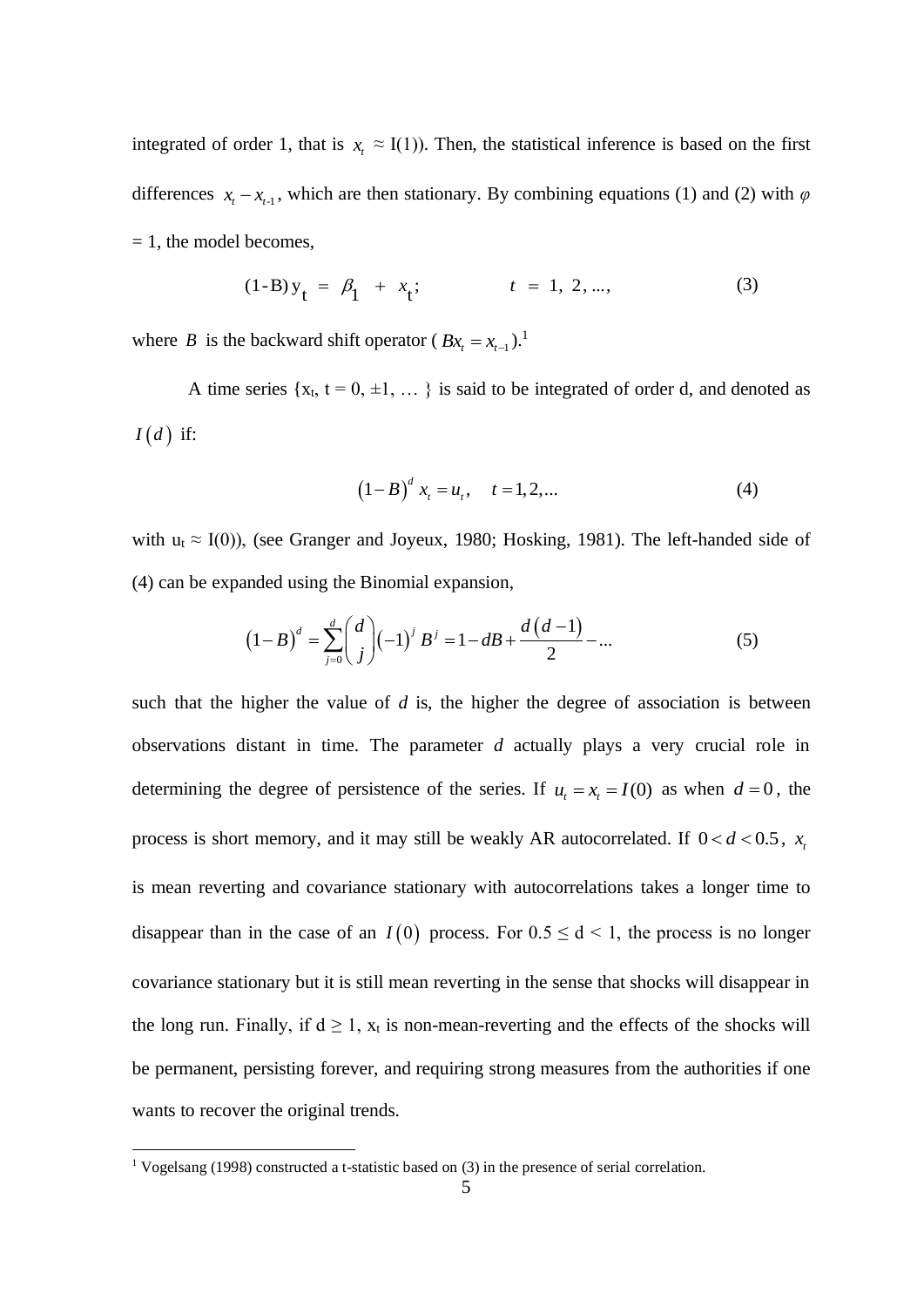Apart from the assumption of linearity imposed in (1), the literature have noted evidence of non-linear dynamics in the mortality rates (Hill et al., 1999; Booth et al., 2002; etc.). Cuestas and Gil-Alana (2016) proposed a non-linear deterministic trend of the form,

$$
y_t = f(\theta; t) + x_t, \qquad t = 1, 2, ... \tag{6}
$$

where  $f(.)$  is a non-linear function which depends on the unknown parameter vector  $\theta$  of dimension m. The trend function that we propose in this paper is actually based on Chebyshev polynomials in time, which accommodates very well in fractionally integrated frameworks. Thus, equation (6) is re-written as:

$$
y_t = \sum_{i=0}^m \theta_i P_{iT}(t) + x_t, \qquad t = 1, 2, ..., \qquad (7)
$$

where *T* is the sample size; and *m* indicates the order of the Chebyshev polynomial, i.e.,

$$
P_{0,T}(t) = 1,\t\t(8)
$$

and

$$
P_{i,T}(t) = \sqrt{2}\cos(i\pi(t-0.5)/T), \qquad t = 1, 2, ..., T; \quad i = 1, 2, ... \tag{9}
$$

. as detailed in Cuestas and Gil-Alana (2016); the strength of non-linearity increases as *m* increases from 1. Thus, if  $m = 0$ , the model contains only an intercept; if  $m = 1$ , it contains an intercept and a linear trend; and if  $m > 1$ , it becomes nonlinear, where the higher the value of *m* is, the higher is the nonlinear structure. In the empirical applications carried out in the following section, to allow for some degree of nonlinearity, we set  $m = 3$ , and thus,  $θ$ <sub>2</sub> and  $θ$ <sub>3</sub> refer to the nonlinear coefficients.

In the linear case, the estimation of *d* based on equations (1) and (4) will be carried out using the Whittle function in the frequency domain, using a testing Lagrange Multiplier (LM) procedure of Robinson (1994). This procedure tests the null hypothesis,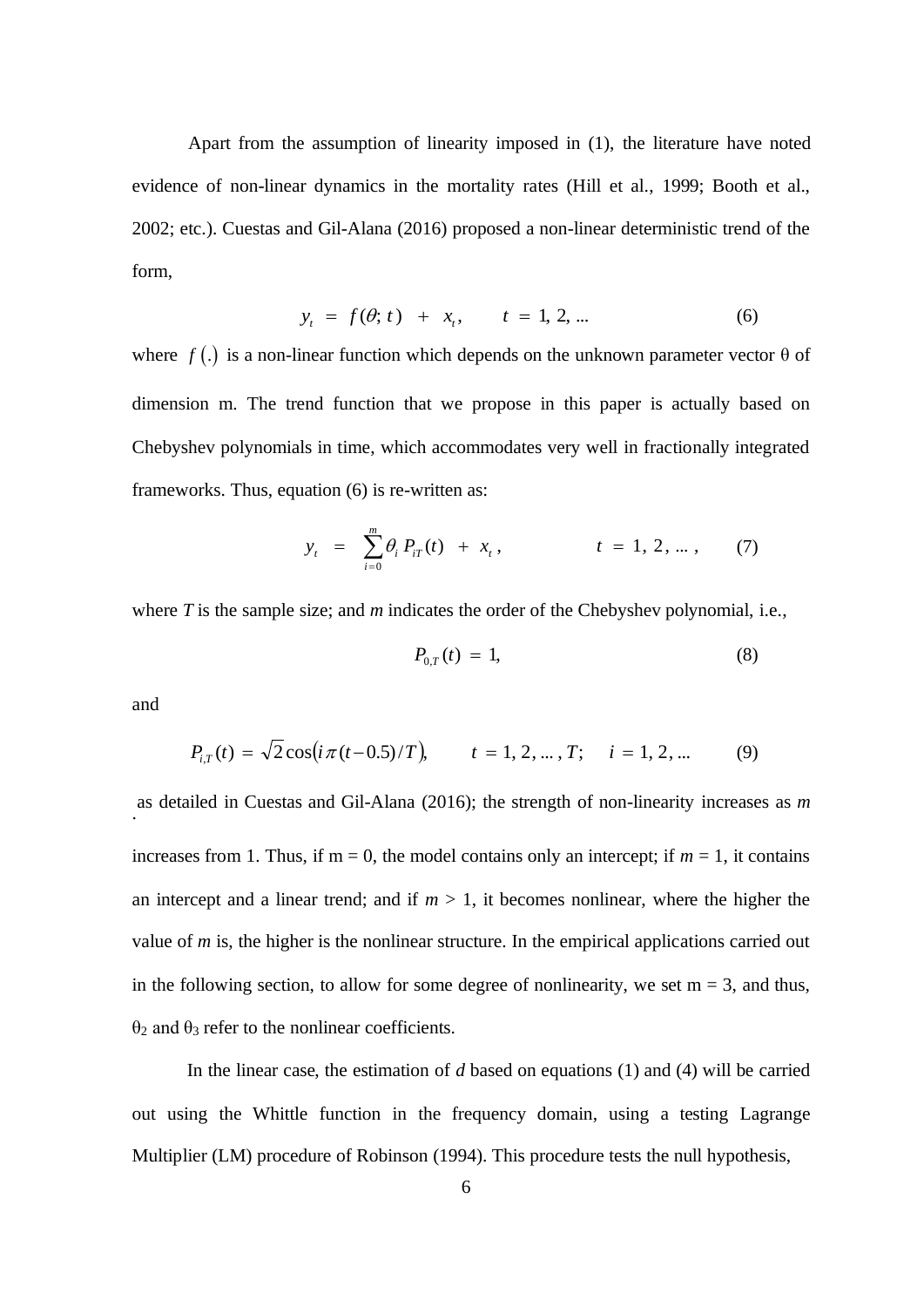$$
H_0: d = d_0 \tag{10}
$$

in (1) and (4) for any range of values for *d*. The test statistic is given by,

$$
R = \frac{T}{\hat{\sigma}^4} \hat{a}' \hat{A}^{-1} \hat{a}
$$
 (11)

where

$$
\hat{a} = -\frac{2\pi}{T} \sum_{j}^{*} \psi\left(\lambda_{j}\right) g\left(\lambda_{j}; \hat{\tau}\right)^{-1} I_{\hat{a}}\left(\lambda_{j}\right), \tag{12}
$$

$$
\hat{a} = -\frac{2\pi}{T} \sum_{j}^{*} \psi(\lambda_j) g(\lambda_j; \hat{\tau})^{-1} I_{\hat{u}}(\lambda_j),
$$
\n(12)\n
$$
\hat{A} = \frac{2}{T} \left\{ \sum_{j}^{*} \psi(\lambda_j) \psi(\lambda_j)' - \sum_{j}^{*} \psi(\lambda_j) \hat{u}(\lambda_j)' \left[ \sum_{j}^{*} \hat{u}(\lambda_j) \hat{u}(\lambda_j)' \right] \sum_{j}^{*} \hat{u}(\lambda_j) \psi(\lambda_j)' \right\},
$$
\n(13)

with

$$
\psi(\lambda_j) = \text{Re}\left[\frac{\partial}{\partial d}\log \rho\left(e^{i\lambda_j};d\right)\right],\tag{14}
$$

and

$$
\hat{u}(\lambda_j) = \log \left| \sin \frac{\lambda_j}{2} \right|,\tag{15}
$$

and the sum over \* above refers to all bounded discrete frequencies in the spectrum. For the particular case of white noise  $u_t$ ,  $Var(u_t) = \sigma^2$ , and the spectral density function of  $u_t$ 

is then 2 2 σ  $\frac{1}{\pi}$  and  $g(.)$  in (12) becomes 1, and also  $\hat{u}(\lambda_j) = 0$ . Under very mild regularity

condition, i.e. up to second order moments, Robinson (1994) showed that,

$$
\hat{R} \to_d \quad \chi_1^2 \tag{16}
$$

as  $T \rightarrow \infty$ .

Cuestas and Gil-Alana (2016) extended the above method to the non-linear case, replacing equation (1) by (7). Note that combining (4) and (7), the model becomes: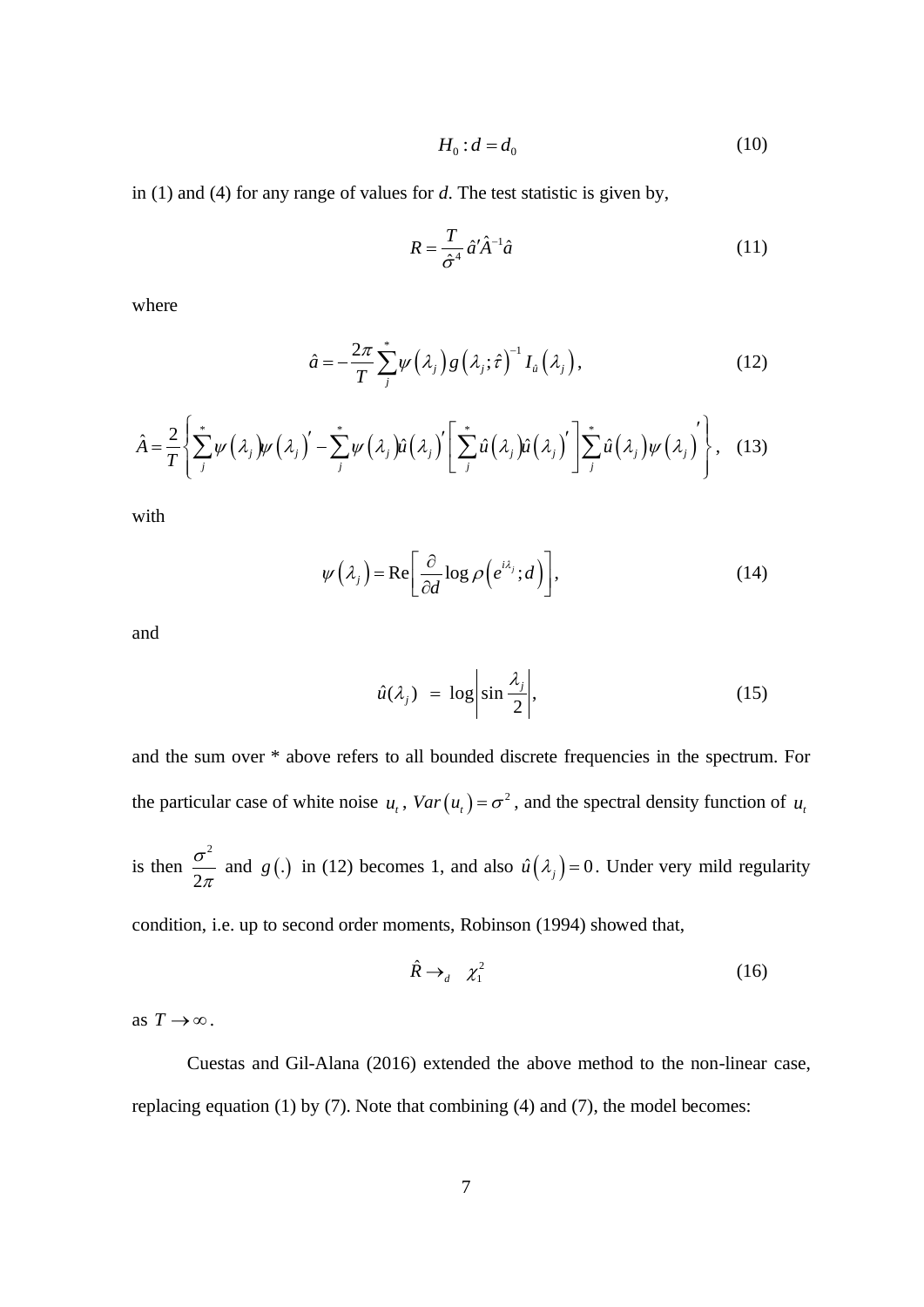$$
y_t^* = \sum_{i=0}^m \theta_i P_{i,T}^*(t) + u_t, \qquad (1-B)^d x_t = u_t, \quad t = 1, 2, ..., \qquad (17)
$$

where  $y_t^* = (1 - B)^d y_t$ ; and  $P_{i,Tr}^*(t) = (1 - B)^d P_{i,Tr}(t)$ , *d*  $j_{i,Tr}^*(t) = (1 - B)^d P_{iT}(t)$ , thus, noting that  $u_t$  in (17) is I(0) by construction, the estimates of  $\theta$  in (17) (or in (7)) can be obtained based on least square methods. (See Cuestas and Gil-Alana, 2016).

## **3. Data and Empirical Results**

Infant mortality rate data used in this paper were obtained from the Federal Reserve Bank of St Louis Economic Research Division database website at [www.stlouisfed.org.](http://www.stlouisfed.org/) These are mortality rates for infants less than 1 year old in 34 African countries: Algeria, Angola, Benin, Botswana, Burkina Faso, Burundi, Cameroon, Central African Republic, Chad, Congo, Cote d'Ivoire, Egypt, Equatorial Guinea, Ghana, Guinea, Kenya, Lesotho, Liberia, Madagascar, Malawi, Mali, Mozambique, Niger, Nigeria, Rwanda, Senegal, Somalia, South Africa, Sudan, Togo, Tunisia, Uganda, Zambia and Zimbabwe.

### **[Insert Table 1 about here]**

We report in Table 1 the sample period for each country, along with the mortality rates in two years that are far apart, namely 1960 and 2016, in order to analyse the reduction in the rates over time. By looking at the IMR in 1960, the lowest value in the mortality rate was observed in the case of South Africa (0.0881). Next to this is Madagascar (0.0902) and Zimbabwe (0.0925). The highest mortality rate was observed in Mali (0.2134). At the end of the sample (2016), there has been major economic growth in Africa which has improved the health management of infants. Tunisia indicated the lowest value in IMR (0.0117), followed by Egypt (0.0194) and Algeria (0.0216). In terms of percentage reduction in IMR from 1960 to 2016, Somalia indicated the lowest percentage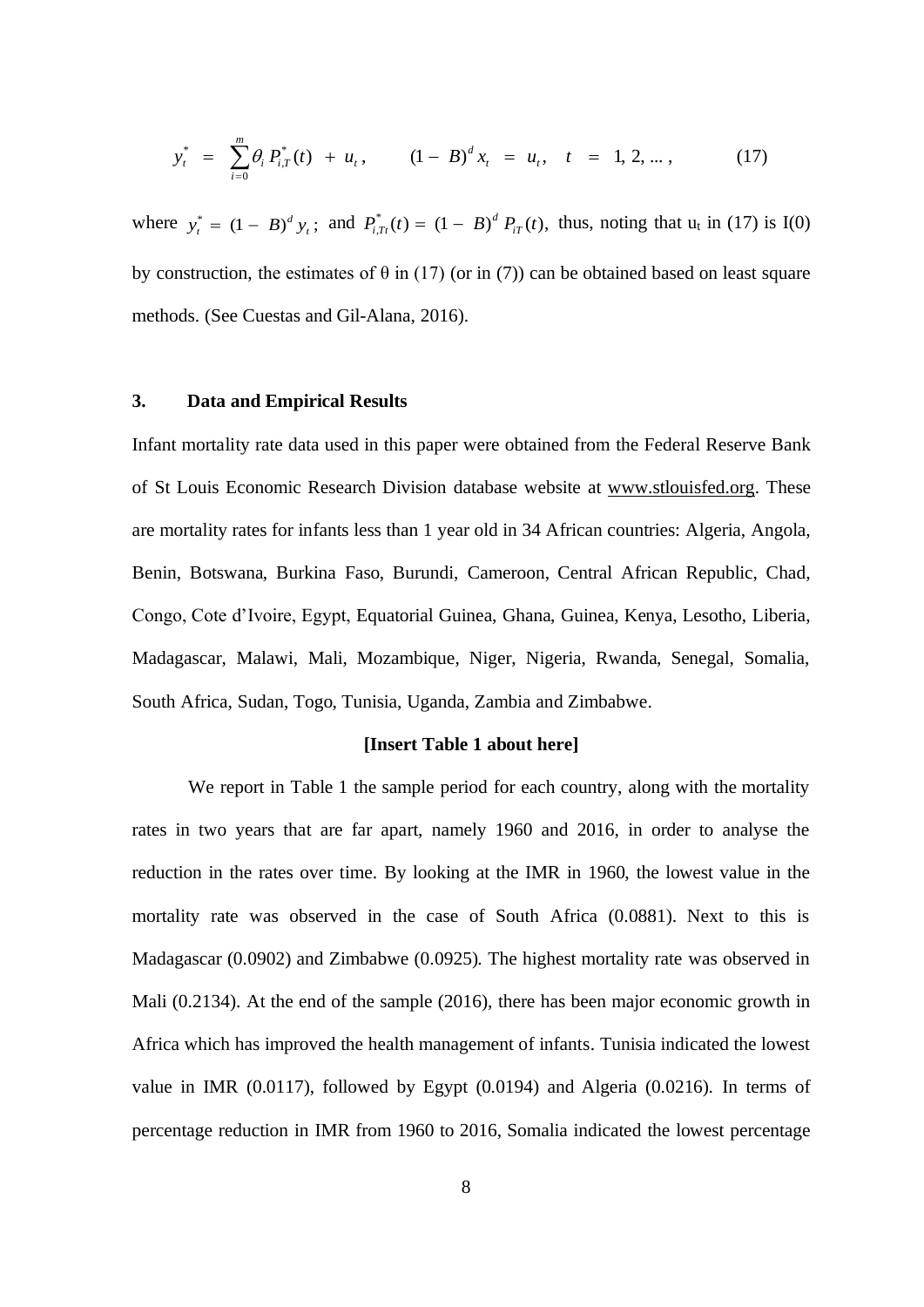reduction in IMR (29.1%), followed by Chad (40.8%). Tunisia indicated the highest overall percentage reduction in IMR (93.5%) making her a country with the best infant mortality reduction strategy among the sampled African countries.

Next, we carry out empirical analysis with the non-linear specification. Table 2 reports the estimated coefficients in (7) and (4). The second column in that table refers to the estimated values of *d* in (4) and their corresponding 95% confidence intervals, and the remaining columns display the estimated coefficients in (7), the last two referring to the non-linear terms.

We first look at the estimated values of d, and we observe that they are very high in all cases, being higher than 2 in a number of cases. In fact, the highest estimate corresponds to Burundi ( $d = 2.74$ ), followed closely by Algeria and Niger (2.70). Along with these three countries, there is a group of thirteen countries where the estimated values of d are significantly higher than 2. These countries are Benin (2.58), Burkina Faso (2.59), Cameroun (2.50), Egypt (2.35), Ghana (2.62), Liberia (2.60), Malawi (2.53), Mali (2.61), Nigeria (2.38), Senegal (2.67), Sudan (2.32), Uganda (2.56) and Zimbabwe (2.25). The I(2) hypothesis cannot be rejected for twelve countries (Angola, Central Africa Republic, Congo, Equatorial Guinea, Guinea, Kenya, Madagascar, Somalia, South Africa, Togo, Tunisia and Zambia), and the lowest degrees of dependence are observed in six countries where the estimates of d are constrained between 1 and 2. These countries are: Botswana, Chad, Cote d'Ivorie, Lesotho, Mozambique and Rwanda. Therefore, these results indicate extremely large degrees of persistence, with shocks having permanent effects; the good thing about this is that in the event of a shock drastically reducing IMRs, its effect will remain forever. However, on the other hand, if the shock increases the level of IMR (i.e.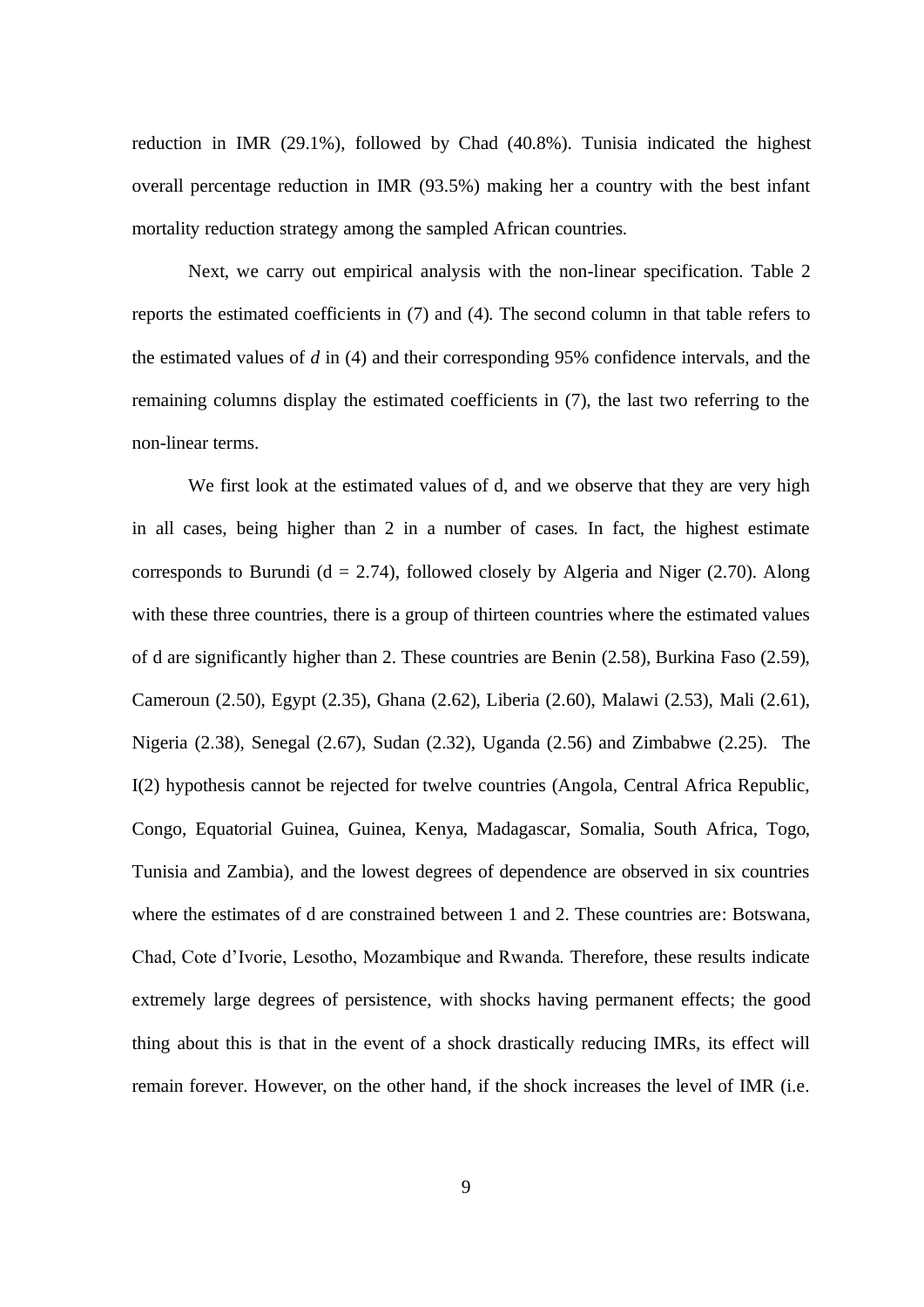due to civil conflict, wars, etc.), strong measures must be adopted to recover the original levels (or trends) since the series do not recover by themselves in the long run.

### **[Insert Table 2 about here]**

Concerning the non-linearity of IMR, we observe some evidence of this in a number of cases, noting that  $\theta_2$  and/or  $\theta_3$  are statistically significant in many cases. In fact, both coefficients ( $\theta_2$  and  $\theta_3$ ) are statistically significant in the cases of Angola, Botswana, Central Africa Republic, Cote d'Ivorie, Mozambique and Zambia, and  $\theta_2$  or  $\theta_3$  are significant in another group of ten countries: Chad, Guinea, Kenya, Lesotho, Liberia, Madagascar, Nigeria, Somalia, South Africa and Tunisia. On the other hand, in half of the countries (that is 17), we do not observe evidence of nonlinearities.

Based on the large degrees of persistence observed in the results reported across Table 2, next we take first differences on the logged series to analyse the growth rates, and consider now the linear model given by equations (1) and (4), i.e.,

$$
y_t = \beta_0 + \beta_1 t + x_t, \quad (1 - L)^d x_t = u_t, \quad t = 1, 2, \dots, \quad (18)
$$

assuming that  $u_t$  is a white noise process. The results are displayed across Table 3. We consider the three standard cases examined in the literature and corresponding to i) no deterministic terms, ii) an intercept, and iii) an intercept with a linear time trend. We marked in bold in the table the selection made according to the t-values on these deterministic terms. We observe only three countries with significant (negative) trends and they correspond to Chad, Equatorial Guinea and Mozambique. For the rest of the countries, no deterministic terms, or an intercept only are sufficient to describe these deterministic components. Focusing now on the estimated values of d, the largest values are obtained in the cases of Liberia ( $d = 2.05$ ) and Burundi (2.04), while the lowest values correspond to Lesotho (0.61) and Rwanda (0.66). Apart from these two countries,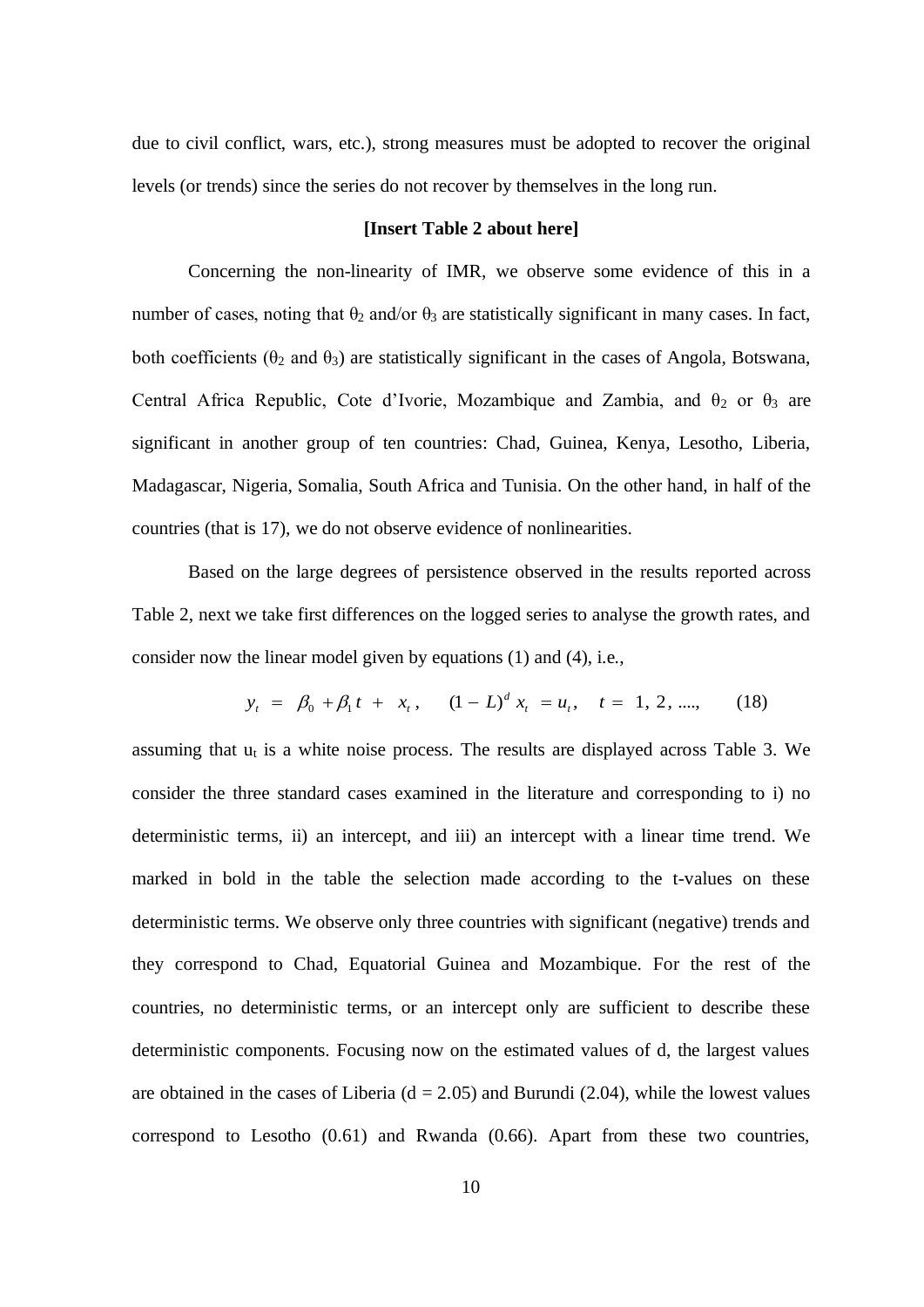statistical evidence supporting mean reversion (i.e., significant values below 1) is found in the cases of Botswana ( $d = 0.73$ ) and Mozambique (0.83), and though d is found to be smaller than 1 in other countries (Cote d'Ivorie, Equatorial Guinea and South Africa), the confidence intervals are so wide that we cannot reject the unit root null hypothesis. (See Table 4 for a summary of the results based on persistence). Thus, special attention should be taken in these four countries where mean reversion takes place (Lesotho, Rwanda, Botswana and Mozambique) noting that significant positive shocks that may reduce significantly IMRs may only have transitory effects, requiring in these cases special measures, to maintain the values at low levels.

### **[Insert Tables 3 and 4 about here]**

#### **4. Concluding Remarks**

In this article, we have examined the Infant Mortality Rates (IMR) in a group of 34 African countries by looking at two important features of these data, namely their degree of persistence and the non-linearities. We use a set-up that is based on a fractionally integrated or I(d) model, which is more general than the standard methods based on integer degrees of differentiation (i.e., 0 in case of I(0) processes and 1 for the I(1) case).

We start with a non-linear specification and we choose here the Chebyshev polynomials in time (see Cuestas and Gil-Alana, 2016) that accommodates very well in the context of fractional integration. Our results show evidence of non-linearities in half (17) of the countries investigated, and the orders of integration associated to the series are extremely large in all cases ranging from 1.41 (Lesotho) and 1.50 (Mozambique) to 2.70 (Algeria), that is, decline in infant mortality rate is expected to continue permanently given the current health management strategy in those African countries.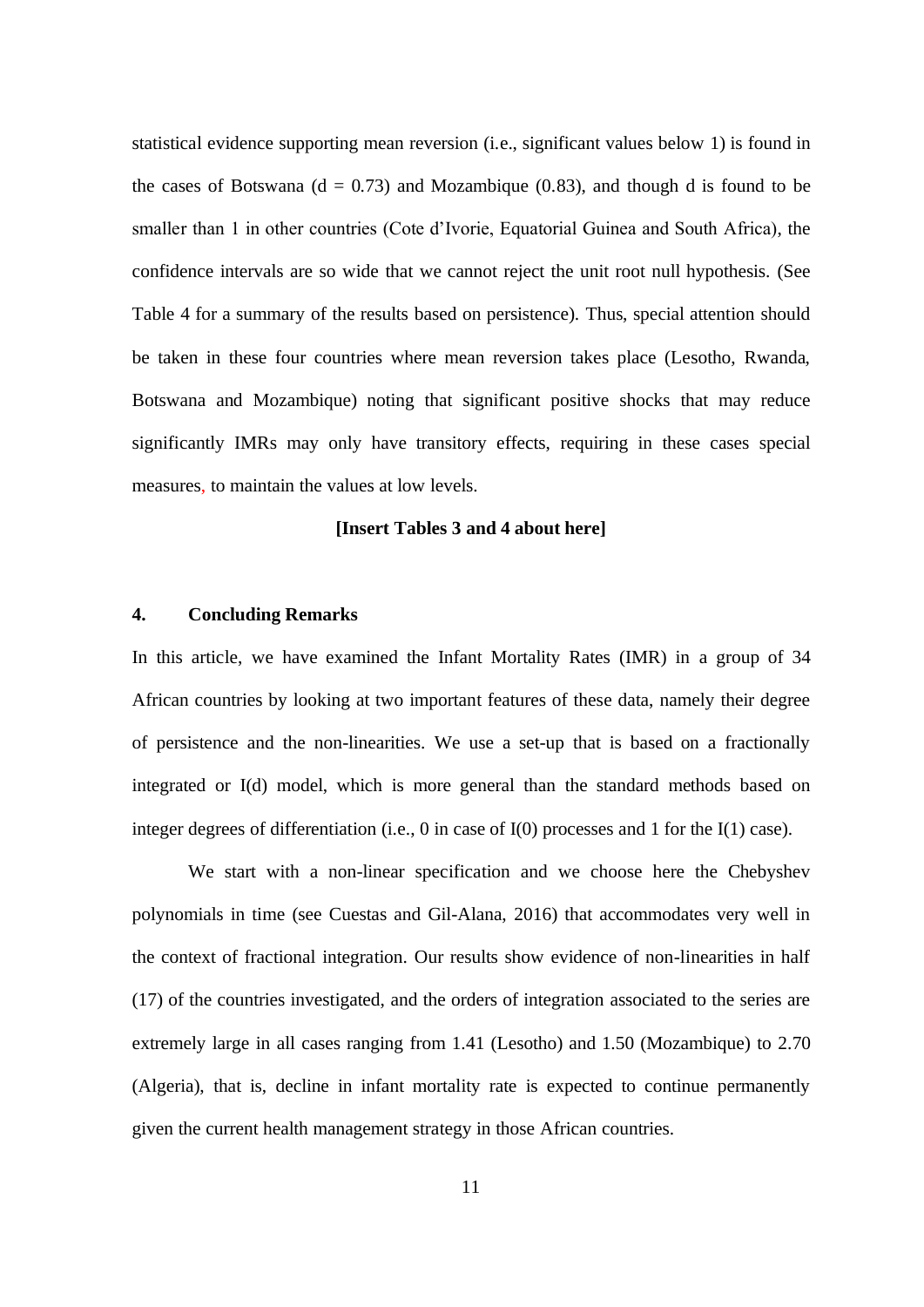Taking first differences on the logged series and thus looking at the growth rates, we only observe three countries with significant (negative) trends, namely, Chad, Equatorial Guinea and Mozambique, and the orders of integration widely range now between 0.61 (Lesotho) and 2.05 (Liberia). Since mean reversion is only observed in the growth rates of IMR for Lesotho, Rwanda, Botswana and Mozambique, special attention should be paid in these countries, noting that the effects of the (positive) shocks in the growth rates will disappear by themselves in the long run unless policy actions are taken.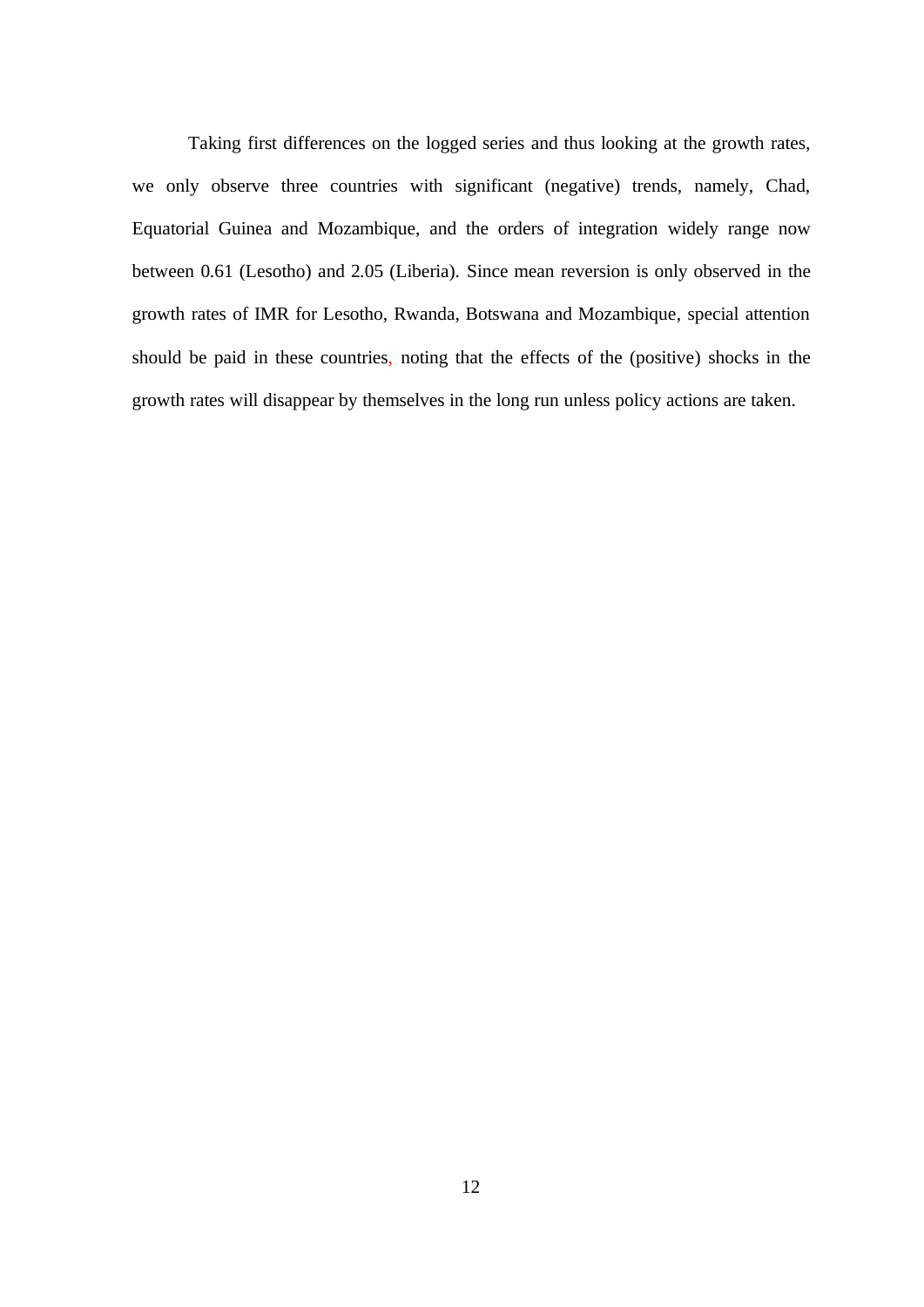### **References**

Booth, H., Maindonald, J. and Smith, L. (2002). Applying Lee-Carter under Conditions of Variable Mortality Decline. *Population Studies*, 56: 325– 336.

Cuestas, J.C. and L.A. Gil-Alana (2016). A nonlinear approach with long range dependence based on Chebyshev polynomials. *Studies in Nonlinear Dynamics and Econometrics*, 20, 57-94.

Granger, C.W.J. and Joyeux, R. (1980). An introduction to long memory time series and fractional differencing. *Journal of Time Series Analysis*, 1, 15-29.

Hill, K., R. Pande, M. Mahy and G. Jones, (1999). Trends in Child Mortality in the Developing World: 1960-1990. UNICEF. New York, NY 10017 USA.

Hosking, J.R.M. (1981). Fractional Differencing. *Biometrica*, 68, 168-176.

Park, R.E. and B.M Mitchell, (1980). Estimating the autocorrelated error model with trended data, *Journal of Econometrics*, 13, 185-201.

Robinson, P.M., 1994, Efficient tests of nonstationary hypotheses. *Journal of the American Statistical Association*, 89, 1420-1437.

UNICEF (2013). Levels & Trends in Child Mortality. Report 2013, United Nations Children's Fund.

Vogelsang, T.J. (1998). Trend function hypothesis testing in the presence of serial correlation. *Econometrica*, 66(1), 123-148.

Woodward, W.A. and H.L. Gray, 1993, Global warming and the problem of testing for trend in time series data, *Journal of Climate*, 6, 953-962.

World Bank Group[. https://data.worldbank.org/indicator/SP.DYN.LE00.IN?locations=ZG.](https://data.worldbank.org/indicator/SP.DYN.LE00.IN?locations=ZG) Accessed 17.03.2018.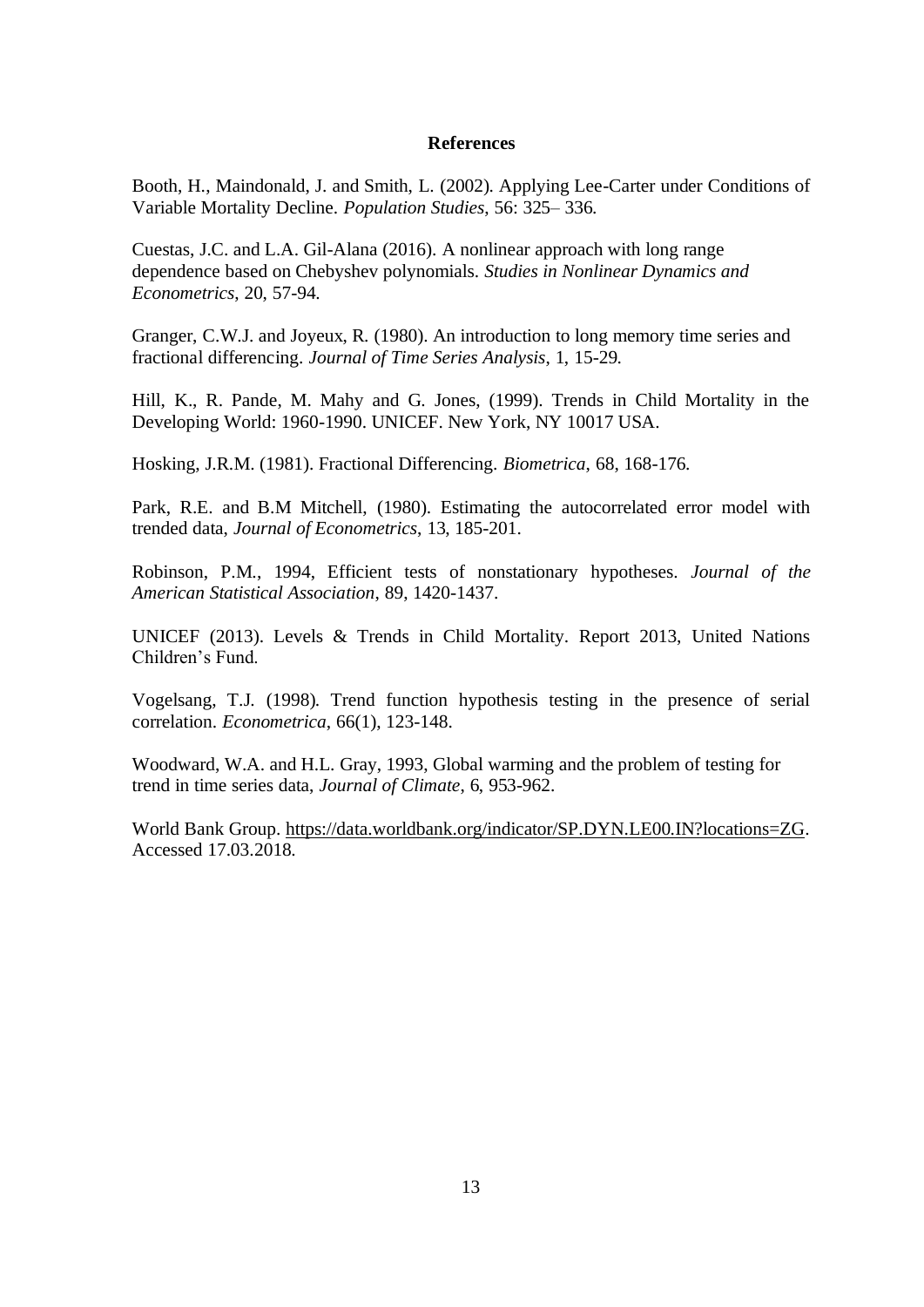| Country             | <b>Time period</b> | <b>Starting IMR</b> | <b>Ending IMR</b> | % Reduction |
|---------------------|--------------------|---------------------|-------------------|-------------|
| Algeria             | 1960-2016          | 0.1475(19)          | 0.0216(3)         | 85.4 (32)   |
| Angola              | 1980-2016          | 0.1397(15)          | 0.0546(23)        | 60.9(10)    |
| Benin               | 1960-2016          | 0.1897(27)          | 0.0631(25)        | 66.7 $(17)$ |
| Botswana            | 1960-2016          | 0.1152(5)           | 0.0326(5)         | 71.7 (26)   |
| <b>Burkina Faso</b> | 1960-2016          | 0.1560(21)          | 0.0527(20)        | 66.2(16)    |
| <b>Burundi</b>      | 1964-2016          | 0.1420(16)          | 0.0484(16)        | 65.9(15)    |
| Cameroon            | 1960-2016          | 0.1640(23)          | 0.0528(21)        | 67.8 (19)   |
| C. Afr. Rep.        | 1960-2016          | 0.1646(24)          | 0.0885(34)        | 46.2(3)     |
| Chad                | 1972-2016          | 0.1270(10)          | 0.0752(32)        | 40.8(2)     |
| Congo               | 1969-2016          | 0.1509(20)          | 0.0720(30)        | 52.3(5)     |
| Cote d'Ivoire       | 1960-2016          | 0.2121(33)          | 0.0660(26)        | 68.9 (22)   |
| Egypt               | 1960-2016          | 0.2099(29)          | 0.0194(2)         | 90.8 (33)   |
| Equit. Guinea       | 1983-2016          | 0.1466(18)          | 0.0662(27)        | 54.8(6)     |
| Ghana               | 1960-2016          | 0.1242(9)           | 0.0412(13)        | 66.8 (18)   |
| Guinea              | 1960-2016          | 0.2108(30)          | 0.0583(24)        | 72.3(27)    |
| Kenya               | 1960-2016          | 0.1182(7)           | 0.0356(9)         | 69.9(23)    |
| Lesotho             | 1960-2016          | 0.1432(17)          | 0.0724(31)        | 49.4(4)     |
| Liberia             | 1960-2016          | 0.2115(31)          | 0.0512(19)        | 75.8 (29)   |
| Madagascar          | 1968-2016          | 0.0902(2)           | 0.0340(7)         | 62.3(12)    |
| Malawi              | 1964-2016          | 0.2117(32)          | 0.0389(11)        | 81.6 (31)   |
| Mali                | 1963-2016          | 0.2134(34)          | 0.0680(29)        | 68.1 (20)   |
| Mozambique          | 1964-2016          | 0.1769(25)          | 0.0531(22)        | 70.0(24)    |
| Niger               | 1967-2016          | 0.1273(11)          | 0.0509(18)        | 60.0(9)     |
| Nigeria             | 1964-2016          | 0.1957(28)          | 0.0669(28)        | 65.8(14)    |
| Rwanda              | 1960-2016          | 0.1310(13)          | 0.0292(4)         | 77.7 (30)   |
| Senegal             | 1960-2016          | 0.1296(12)          | 0.0336(6)         | 74.1 (28)   |
| Somalia             | 1983-2016          | 0.1165(6)           | 0.0826(33)        | 29.1(1)     |
| South Africa        | 1974-2016          | 0.0881(1)           | 0.0342(8)         | 61.2(11)    |
| Sudan               | 1960-2016          | 0.1067(4)           | 0.0448(15)        | 58.0(8)     |
| Togo                | 1960-2016          | 0.1612(22)          | 0.0507(17)        | 68.5 (21)   |
| Tunisia             | 1962-2016          | 0.1788(26)          | 0.0117(1)         | 93.5 (34)   |
| Uganda              | 1960-2016          | 0.1323(14)          | 0.0377(10)        | 71.5(25)    |
| Zambia              | 1960-2016          | 0.1223(8)           | 0.0438(14)        | 64.2(13)    |
| Zimbabwe            | 1960-2016          | 0.0925(3)           | 0.0400(12)        | 56.8 $(7)$  |

**Table 1: Sample period and reduction in IMR by country**

Note, in parentheses the ranking based on the reduction in infant mortality rates.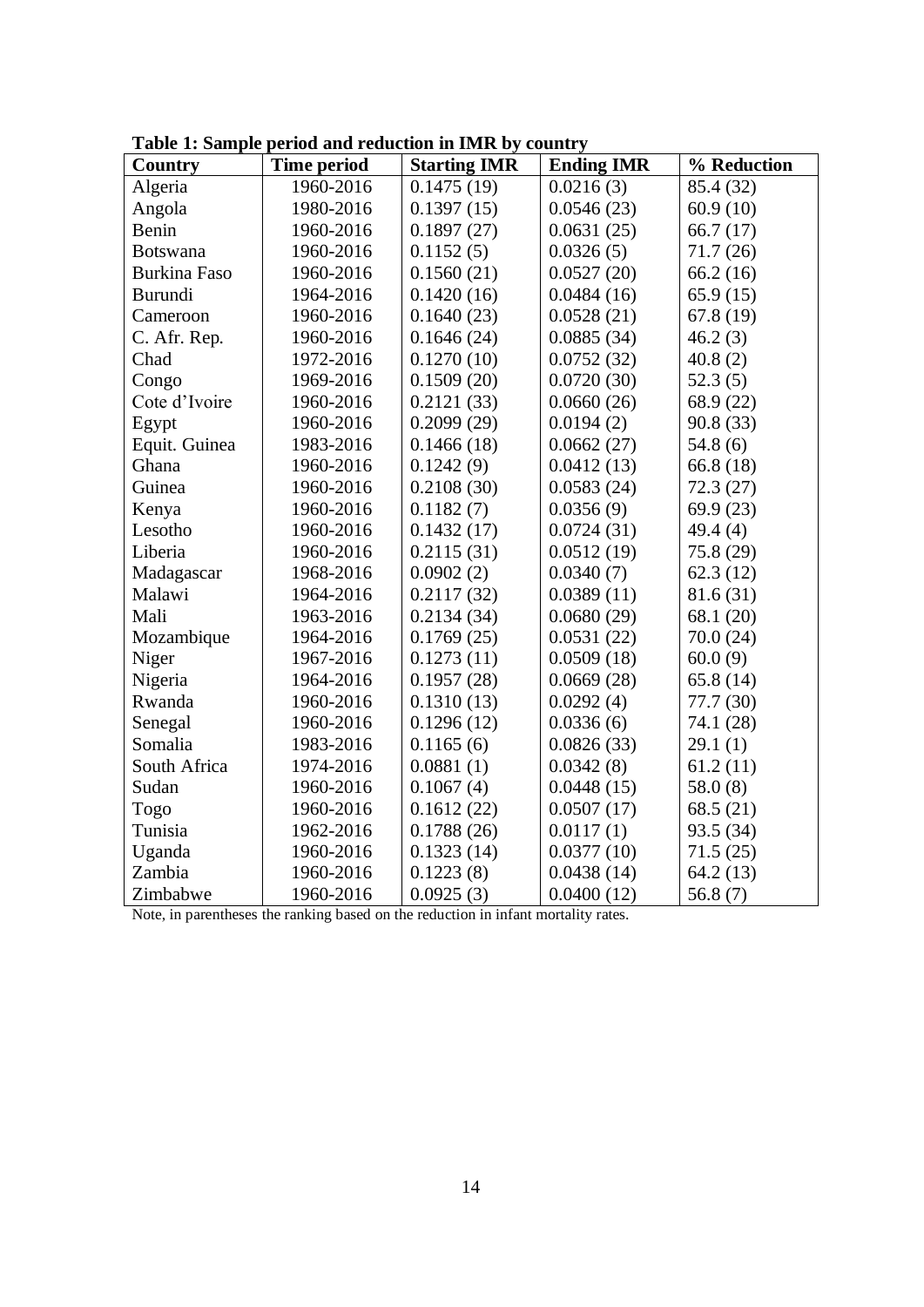| <b>Series</b>       | $\mathbf d$  | $\theta_1$ | $\theta_2$ | $\theta_3$ | $\theta_4$ |
|---------------------|--------------|------------|------------|------------|------------|
| Algeria             | 2.70         | 4.5386     | 0.3150     | 0.0733     | $-0.0707$  |
|                     | (2.59, 2.96) | (2.34)     | (0.21)     | (0.27)     | $(-0.72)$  |
| Angola              | 2.21         | 4.9906     | 0.0292     | $-0.0918$  | 0.0309     |
|                     | (1.90, 2.73) | (47.12)    | (0.40)     | $(-5.50)$  | (4.45)     |
| Benin               | 2.58         | 5.0726     | 0.0769     | 0.0377     | 0.0101     |
|                     | (2.40, 2.76) | (8.22)     | (0.17)     | (0.43)     | (0.31)     |
| <b>Burkina Faso</b> | 2.59         | 5.0887     | $-0.0625$  | 0.0653     | 0.0345     |
|                     | (2.44, 2.89) | (8.32)     | $(-0.14)$  | (0.07)     | (1.08)     |
| <b>Bostwana</b>     | 1.58         | 4.3775     | 0.0243     | 0.1730     | 0.0710     |
|                     | (1.43, 1.81) | (11.51)    | (0.09)     | (2.32)     | (1.81)     |
| <b>Burundi</b>      | 2.74         | 4.9126     | $-0.0039$  | $-0.0546$  | 0.0301     |
|                     | (2.63, 2.91) | (4.10)     | $(-0.004)$ | $(-0.03)$  | (0.51)     |
| Central Africa R.   | 1.94         | 5.2285     | $-0.1806$  | 0.0665     | 0.0200     |
|                     | (1.78, 2.18) | (37.27)    | $(-1.89)$  | (2.73)     | (1.80)     |
| Cameroun            | 2.50         | 5.3053     | $-0.1879$  | $-0.0238$  | 0.0731     |
|                     | (2.27, 2.62) | (4.27)     | $(-0.21)$  | $(-0.13)$  | (1.06)     |
| Chad                | 1.80         | 4.8088     | 0.0199     | $-0.0003$  | 0.0066     |
|                     | (1.73, 1.98) | (128.17)   | (0.79)     | $(-0.05)$  | (2.03)     |
| Congo               | 2.04         | 5.0279     | $-0.0274$  | 0.0033     | 0.0198     |
|                     | (1.84, 2.40) | (63.35)    | $(-0.51)$  | (0.25)     | (3.38)     |
| Cote d'Ivoire       | 1.67         | 5.0958     | 0.0565     | 0.0770     | 0.0659     |
|                     | (1.52, 1.91) | (29.70)    | (0.49)     | (2.38)     | (4.02)     |
| Egypt               | 2.35         | 4.9657     | 0.32003    | $-0.0125$  | $-0.0270$  |
|                     | (2.10, 2.63) | (7.55)     | (0.69)     | $(-0.12)$  | $(-0.68)$  |
| Equat. Guinea       | 2.33         | 4.9464     | 0.0281     | 0.0026     | 0.0048     |
|                     | (1.92, 2.79) | (37.81)    | (0.31)     | (0.13)     | (0.60)     |
| Ghana               | 2.62         | 4.9139     | $-0.0197$  | $-0.0357$  | $-0.0171$  |
|                     | (2.53, 2.70) | (3.55)     | $(-0.02)$  | $(-0.18)$  | $(-0.23)$  |
| Guinea              | 2.19         | 5.2266     | 0.1178     | $-0.0389$  | 0.0118     |
|                     | (1.98, 2.44) | (42.06)    | (1.37)     | $(-1.96)$  | (1.43)     |
| Kenya               | 1.91         | 4.7042     | $-0.0297$  | 0.0168     | 0.0734     |
|                     | (1.73, 2.16) | (11.99)    | $(-0.11)$  | (0.24)     | (2.32)     |
| Lesotho             | 1.41         | 4.5405     | 0.1642     | 0.1288     | 0.0065     |
|                     | (1.28, 1.58) | (26.22)    | (1.45)     | (3.49)     | (0.31)     |
| Liberia             | 2.60         | 5.2210     | 0.0747     | $-0.0913$  | 0.1066     |
|                     | (2.50, 2.90) | (8.05)     | (0.15)     | $(-1.00)$  | (3.14)     |
| Madagascar          | 2.25         | 4.4753     | 0.1358     | $-0.1025$  | $-0.0174$  |
|                     | (1.94, 2.59) | (18.92)    | (0.82)     | $(-2.78)$  | $(-1.15)$  |
| Malawi              | 2.53         | 5.2683     | 0.0573     | $-0.0589$  | 0.0655     |
|                     | (2.16, 2.72) | (3.12)     | (0.04)     | $(-0.24)$  | (0.72)     |
| Mali                | 2.61         | 5.3786     | $-0.0144$  | $-0.0244$  | 0.0310     |
|                     | (2.45, 2.80) | (9.03)     | $(-0.03)$  | $(-0.29)$  | (1.01)     |

**Table 2: Estimated coefficients in a nonlinear I(d) model**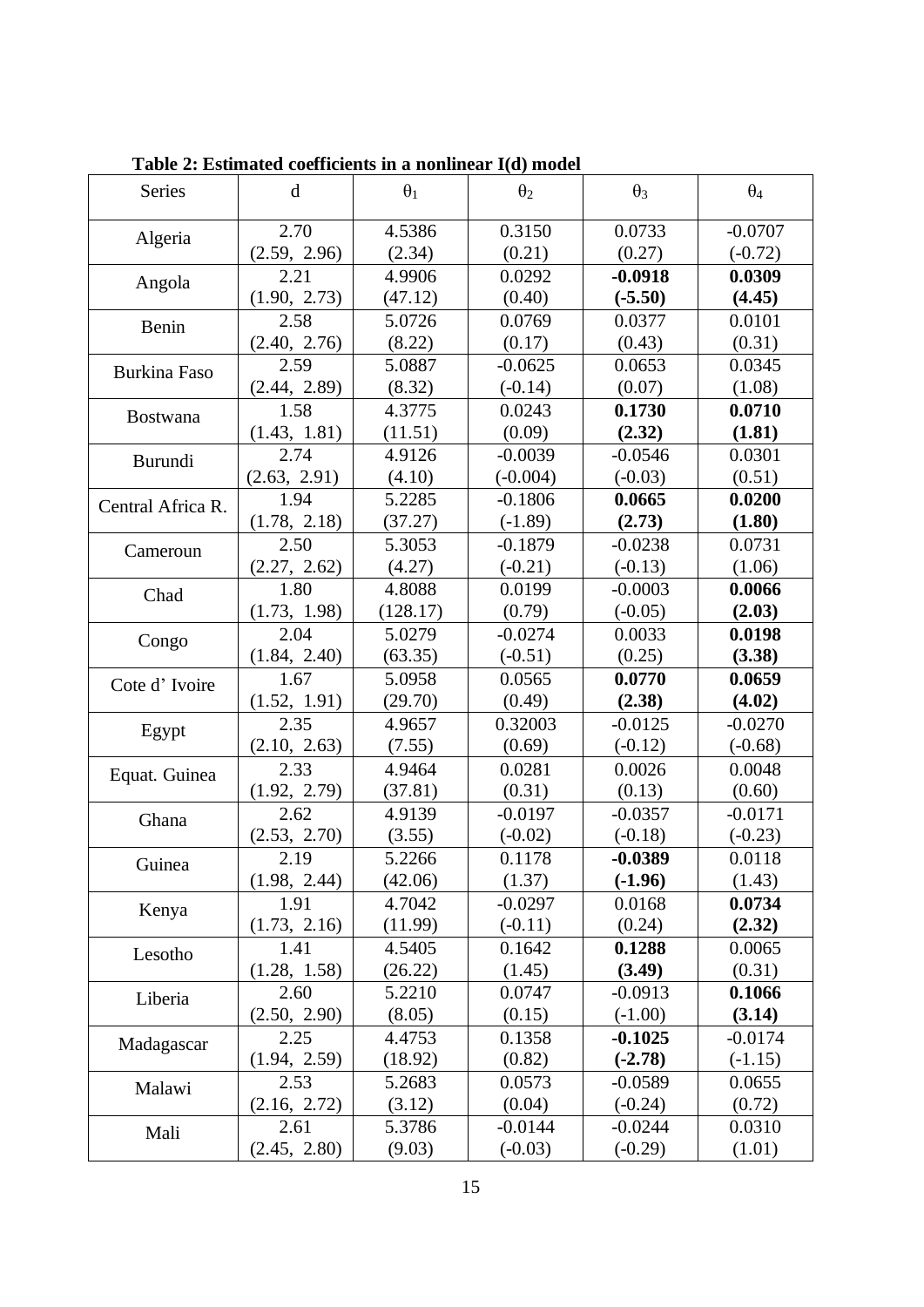| Mozambique   | 1.50         | 4.9706   | 0.2373    | $-0.1457$ | 0.0515 |
|--------------|--------------|----------|-----------|-----------|--------|
|              | (1.36, 1.67) | (45.42)  | (3.29)    | $(-6.57)$ | (4.26) |
| Niger        | 2.70         | 4.6916   | 0.1659    | $-0.0833$ | 0.0240 |
|              | (2.52, 2.88) | (7.11)   | (0.33)    | $(-0.91)$ | (0.73) |
| Nigeria      | 2.38         | 5.3931   | $-0.1427$ | 0.0639    | 0.0616 |
|              | (2.08, 2.59) | (14.92)  | $(-0.56)$ | (0.11)    | (2.89) |
| Rwanda       | 1.63         | 4.8292   | 0.0542    | $-0.1244$ | 0.1081 |
|              | (1.46, 1.86) | (5.34)   | (0.08)    | $(-0.71)$ | (1.21) |
| Senegal      | 2.67         | 4.9505   | $-0.0910$ | $-0.0134$ | 0.0346 |
|              | (2.60, 2.74) | (4.82)   | $(-0.12)$ | $(-0.09)$ | (0.76) |
| Somalia      | 2.02         | 4.8612   | $-0.0947$ | 0.0061    | 0.0194 |
|              | (1.64, 2.96) | (50.74)  | $(-1.45)$ | (0.38)    | (2.71) |
| South Africa | 1.53         | 4.1535   | 0.0779    | 0.0705    | 0.0939 |
|              | (1.14, 2.16) | (15.77)  | (0.44)    | (1.34)    | (3.32) |
| Sudan        | 2.32         | 4.7959   | $-0.0597$ | $-0.0325$ | 0.0086 |
|              | (2.07, 2.56) | (18.84)  | $(-0.33)$ | $(-0.84)$ | (0.55) |
| Togo         | 2.19         | 5.0166   | 0.0007    | 0.0328    | 0.0194 |
|              | (1.92, 2.52) | (241.53) | (0.05)    | (1.00)    | (1.42) |
| Tunisia      | 2.07         | 4.5478   | 0.3946    | 0.0096    | 0.0619 |
|              | (1.84, 2.40) | (11.50)  | (1.46)    | (0.14)    | (2.17) |
| Uganda       | 2.56         | 5.0333   | $-0.0300$ | $-0.1306$ | 0.0617 |
|              | (2.32, 2.77) | (2.97)   | $(-0.02)$ | $(-0.54)$ | (0.68) |
| Zambia       | 1.73         | 4.7435   | 0.0485    | $-0.1083$ | 0.1101 |
|              | (1.42, 2.09) | (13.74)  | (0.20)    | $(-1.69)$ | (3.48) |
| Zimbabwe     | 2.25         | 4.8015   | $-0.3077$ | 0.1211    | 0.0017 |
|              | (2.20, 2.48) | (5.02)   | $(-0.46)$ | (0.81)    | (0.03) |

Note, in parentheses in the second column are the confidence bands for *d*. In column 3-6, the parentheses are t-statistics for estimated parameters for nonlinear time trend. In bold are significant estimates at 5% levels.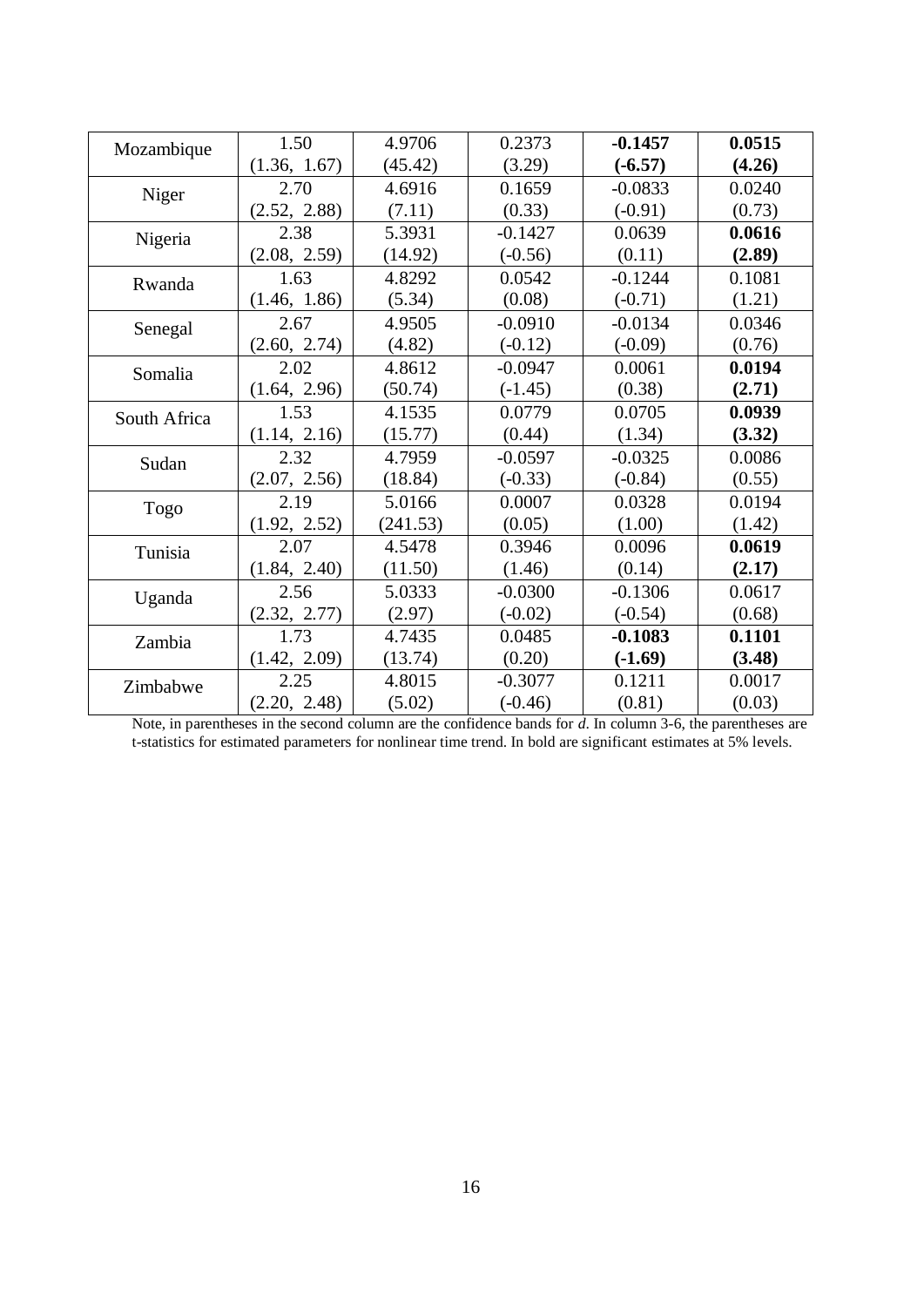|                   | No det. terms         | An intercept          | A linear time trend   |
|-------------------|-----------------------|-----------------------|-----------------------|
| Algeria           | $1.97 \ (1.72, 2.26)$ | $1.97$ $(1.72, 2.26)$ | $1.97$ $(1.71, 2.26)$ |
| Angola            | $1.45$ $(1.23, 1.71)$ | $1.74$ $(1.60, 1.97)$ | $1.74$ $(1.66, 1.98)$ |
| Benin             | $1.36$ $(1.14, 1.62)$ | $1.72$ $(1.45, 2.01)$ | $1.73$ $(1.45, 2.04)$ |
| Burkina Faso      | $1.59$ $(1.35, 1.90)$ | $1.89$ $(1.67, 2.17)$ | 1.90(1.67, 2.18)      |
| <b>Botswana</b>   | $0.76$ $(0.64, 0.95)$ | $0.73$ $(0.59, 0.94)$ | $0.73$ $(0.59, 0.94)$ |
| <b>Burundi</b>    | $1.92$ $(1.72, 2.16)$ | $2.04$ $(1.88, 2.36)$ | $2.04$ $(1.87, 2.36)$ |
| Central Africa R. | $1.06$ $(0.96, 1.20)$ | $1.06$ $(0.95, 1.17)$ | $1.06$ $(0.95, 1.17)$ |
| <b>Cameroun</b>   | $1.51$ $(1.31, 1.78)$ | $1.63$ $(1.46, 1.90)$ | $1.64$ $(1.46, 1.93)$ |
| Chad              | $0.83$ $(0.69, 1.08)$ | $0.87$ $(0.76, 1.05)$ | $0.83$ $(0.67, 1.05)$ |
| Congo             | $1.05$ $(0.91, 1.27)$ | 1.20(1.09, 1.36)      | $1.21$ $(1.09, 1.37)$ |
| Cote de Ivore     | $0.92$ $(0.80, 1.09)$ | $0.89$ $(0.77, 1.06)$ | $0.89$ $(0.77, 1.06)$ |
| Egypt             | 1.13(0.94, 1.38)      | $1.39$ $(1.22, 1.61)$ | $1.39$ $(1.22, 1.62)$ |
| Equat. Guinea     | $0.83$ $(0.40, 1.26)$ | $0.94$ $(0.81, 1.15)$ | $0.93$ $(0.76, 1.15)$ |
| Ghana             | $1.57$ $(1.28, 1.89)$ | $2.01$ $(1.75, 2.30)$ | 1.98 (1.73, 2.27)     |
| Guinea            | $1.12 \ (0.98, 1.30)$ | $1.39$ $(1.26, 1.55)$ | $1.39$ $(1.20, 1.56)$ |
| Kenya             | 0.90(0.76, 1.08)      | $1.07$ $(0.91, 1.31)$ | $1.07$ $(0.91, 1.30)$ |
| Lesotho           | $0.61$ $(0.50, 0.78)$ | $0.59$ $(0.47, 0.76)$ | $0.60$ $(0.47, 0.76)$ |
| Liberia           | $2.05$ $(1.88, 2.28)$ | $2.05$ $(1.88, 2.28)$ | $2.05$ $(1.88, 2.27)$ |
| Madagascar        | $1.41 \ (1.27, 1.61)$ | $1.49$ $(1.32, 1.72)$ | 1.49 (1.32, 1.72)     |
| Malawi            | $1.54$ $(1.18, 1.92)$ | $1.56$ $(1.22, 1.94)$ | 1.56 (1.22, 1.94)     |
| Mali              | $1.35$ $(1.14, 1.61)$ | $1.85$ $(1.67, 2.09)$ | $1.85$ $(1.67, 2.10)$ |
| Mozambique        | $0.86$ $(0.74, 1.02)$ | $0.84$ $(0.74, 1.00)$ | $0.83$ $(0.70, 1.00)$ |
| Niger             | $1.65$ $(1.46, 1.90)$ | $1.91$ $(1.68, 2.19)$ | $1.91$ $(1.68, 2.19)$ |
| Nigeria           | $1.24$ $(1.09, 1.48)$ | $1.58$ $(1.45, 1.75)$ | $1.58$ $(1.45, 1.75)$ |
| <b>Rwanda</b>     | $0.66$ $(0.51, 0.88)$ | $0.67$ $(0.53, 0.90)$ | $0.66$ $(0.48, 0.90)$ |
| Senegal           | $1.94$ $(1.74, 2.17)$ | $1.96$ $(1.76, 2.18)$ | $1.96$ $(1.76, 2.18)$ |
| Somalia           | $1.21 \ (0.99, 1.61)$ | $1.46$ $(1.18, 1.90)$ | $1.46$ $(1.18, 1.95)$ |
| South Africa      | $0.86$ $(0.64, 1.27)$ | $0.75$ $(0.56, 1.09)$ | $0.75$ $(0.55, 1.09)$ |
| Sudan             | $1.04$ $(0.87, 1.31)$ | $1.20$ $(1.10, 1.33)$ | $1.20$ $(1.10, 1.33)$ |
| Togo              | $1.02$ $(0.87, 1.26)$ | $1.02 \ (0.89, 1.18)$ | $1.02$ $(0.89, 1.18)$ |
| Tunisia           | $0.93$ $(0.76, 1.18)$ | $1.03$ $(0.89, 1.20)$ | $1.03$ $(0.89, 1.20)$ |
| Uganda            | $1.52$ $(1.28, 1.84)$ | $1.61$ $(1.38, 1.89)$ | $1.61$ $(1.38, 1.90)$ |
| Zambia            | $0.92$ $(0.76, 1.17)$ | $1.01$ $(0.82, 1.32)$ | $1.01$ $(0.82, 1.32)$ |
| Zimbabwe          | $1.23$ $(1.08, 1.43)$ | $1.31 \ (1.16, 1.51)$ | $1.32$ $(1.16, 1.51)$ |

**Table 3: Estimates of d on the growth rate series**

In bold, the selected models according to the deterministic terms. In parenthesis, 95% confidence bands.